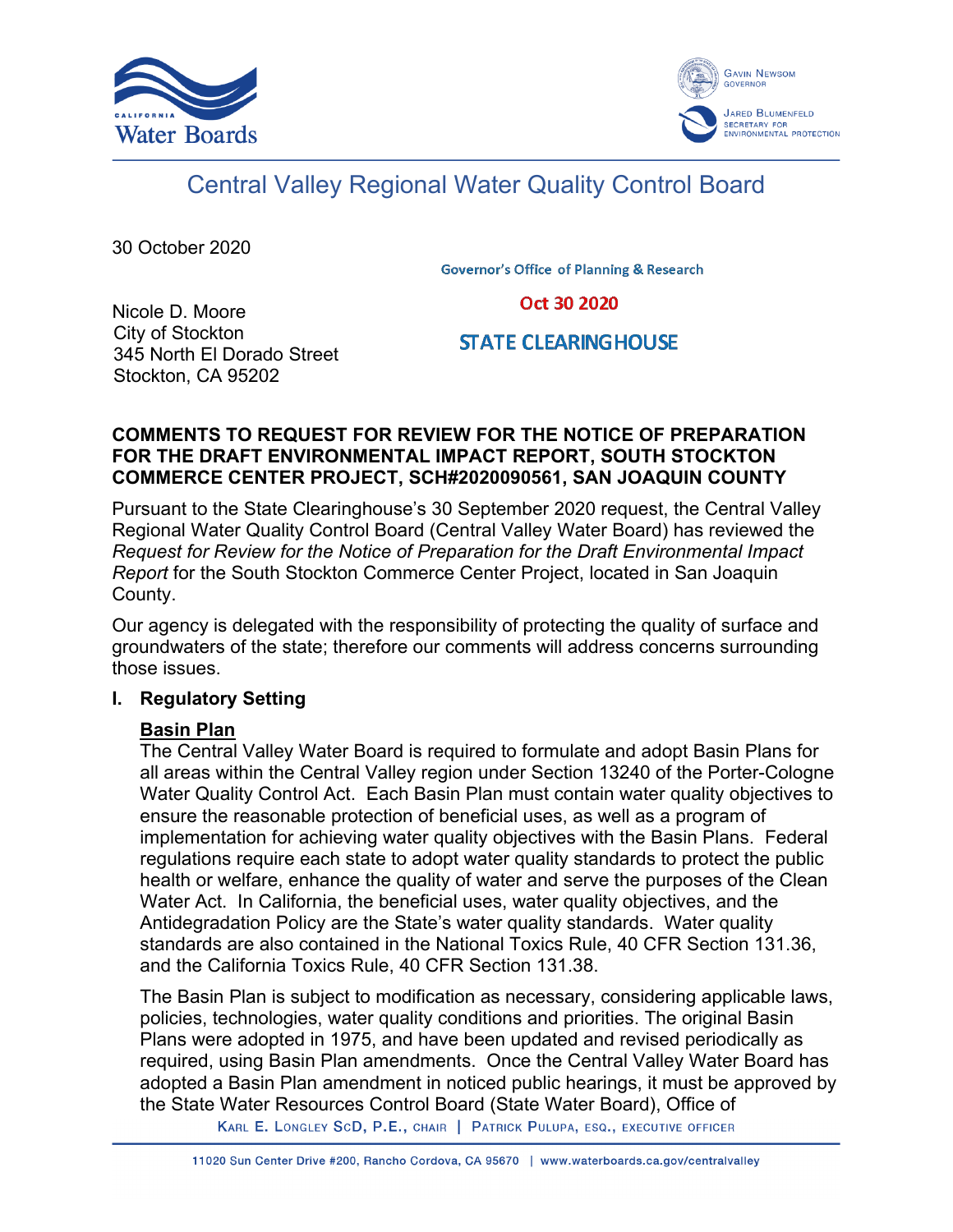Administrative Law (OAL) and in some cases, the United States Environmental Protection Agency (USEPA). Basin Plan amendments only become effective after they have been approved by the OAL and in some cases, the USEPA. Every three (3) years, a review of the Basin Plan is completed that assesses the appropriateness of existing standards and evaluates and prioritizes Basin Planning issues. For more information on the *Water Quality Control Plan for the Sacramento and San Joaquin River Basins*, please visit our website:

[http://www.waterboards.ca.gov/centralvalley/water\\_issues/basin\\_plans/](http://www.waterboards.ca.gov/centralvalley/water_issues/basin_plans/)

#### **Antidegradation Considerations**

All wastewater discharges must comply with the Antidegradation Policy (State Water Board Resolution 68-16) and the Antidegradation Implementation Policy contained in the Basin Plan. The Antidegradation Implementation Policy is available on page 74 at:

#### https://www.waterboards.ca.gov/centralvalley/water\_issues/basin\_plans/sacsjr\_2018 05.pdf

#### In part it states:

*Any discharge of waste to high quality waters must apply best practicable treatment or control not only to prevent a condition of pollution or nuisance from occurring, but also to maintain the highest water quality possible consistent with the maximum benefit to the people of the State.*

*This information must be presented as an analysis of the impacts and potential impacts of the discharge on water quality, as measured by background concentrations and applicable water quality objectives.*

The antidegradation analysis is a mandatory element in the National Pollutant Discharge Elimination System and land discharge Waste Discharge Requirements (WDRs) permitting processes. The environmental review document should evaluate potential impacts to both surface and groundwater quality.

#### **II. Permitting Requirements**

#### **Construction Storm Water General Permit**

Dischargers whose project disturb one or more acres of soil or where projects disturb less than one acre but are part of a larger common plan of development that in total disturbs one or more acres, are required to obtain coverage under the General Permit for Storm Water Discharges Associated with Construction and Land Disturbance Activities (Construction General Permit), Construction General Permit Order No. 2009-0009-DWQ. Construction activity subject to this permit includes clearing, grading, grubbing, disturbances to the ground, such as stockpiling, or excavation, but does not include regular maintenance activities performed to restore the original line, grade, or capacity of the facility. The Construction General Permit requires the development and implementation of a Storm Water Pollution Prevention Plan (SWPPP). For more information on the Construction General Permit, visit the State Water Resources Control Board website at: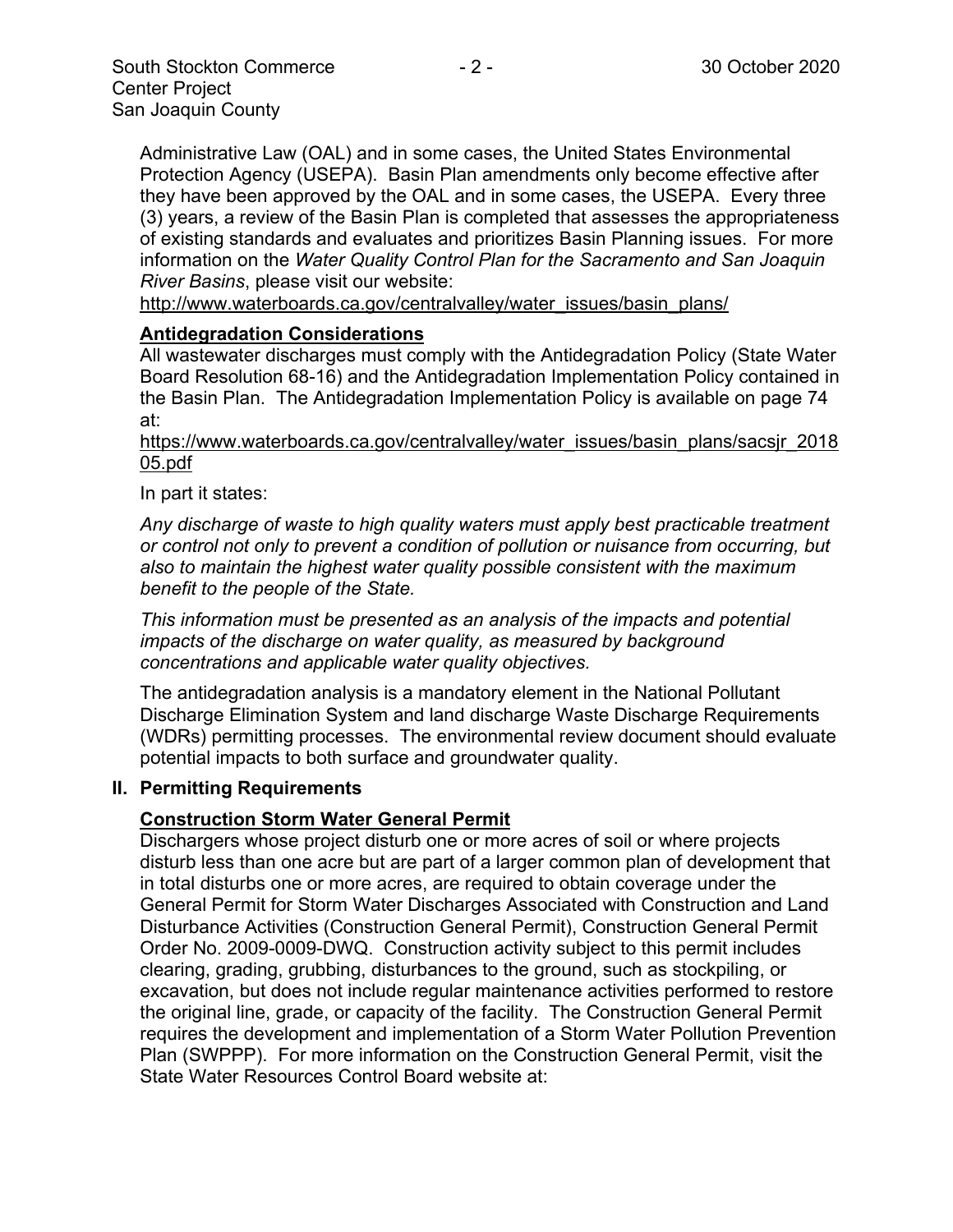[http://www.waterboards.ca.gov/water\\_issues/programs/stormwater/constpermits.sht](http://www.waterboards.ca.gov/water_issues/programs/stormwater/constpermits.shtml) [ml](http://www.waterboards.ca.gov/water_issues/programs/stormwater/constpermits.shtml)

## **Phase I and II Municipal Separate Storm Sewer System (MS4) Permits[1](#page-2-0)**

The Phase I and II MS4 permits require the Permittees reduce pollutants and runoff flows from new development and redevelopment using Best Management Practices (BMPs) to the maximum extent practicable (MEP). MS4 Permittees have their own development standards, also known as Low Impact Development (LID)/postconstruction standards that include a hydromodification component. The MS4 permits also require specific design concepts for LID/post-construction BMPs in the early stages of a project during the entitlement and CEQA process and the development plan review process.

For more information on which Phase I MS4 Permit this project applies to, visit the Central Valley Water Board website at:

http://www.waterboards.ca.gov/centralvalley/water\_issues/storm\_water/municipal\_p ermits/

For more information on the Phase II MS4 permit and who it applies to, visit the State Water Resources Control Board at:

http://www.waterboards.ca.gov/water\_issues/programs/stormwater/phase\_ii\_munici pal.shtml

## **Industrial Storm Water General Permit**

Storm water discharges associated with industrial sites must comply with the regulations contained in the Industrial Storm Water General Permit Order No. 2014- 0057-DWQ. For more information on the Industrial Storm Water General Permit, visit the Central Valley Water Board website at:

http://www.waterboards.ca.gov/centralvalley/water\_issues/storm\_water/industrial\_ge neral\_permits/index.shtml

#### **Clean Water Act Section 404 Permit**

If the project will involve the discharge of dredged or fill material in navigable waters or wetlands, a permit pursuant to Section 404 of the Clean Water Act may be needed from the United States Army Corps of Engineers (USACE). If a Section 404 permit is required by the USACE, the Central Valley Water Board will review the permit application to ensure that discharge will not violate water quality standards. If the project requires surface water drainage realignment, the applicant is advised to contact the Department of Fish and Game for information on Streambed Alteration Permit requirements. If you have any questions regarding the Clean Water Act

<span id="page-2-0"></span><sup>&</sup>lt;sup>1</sup> Municipal Permits = The Phase I Municipal Separate Storm Water System (MS4) Permit covers medium sized Municipalities (serving between 100,000 and 250,000 people) and large sized municipalities (serving over 250,000 people). The Phase II MS4 provides coverage for small municipalities, including non-traditional Small MS4s, which include military bases, public campuses, prisons and hospitals.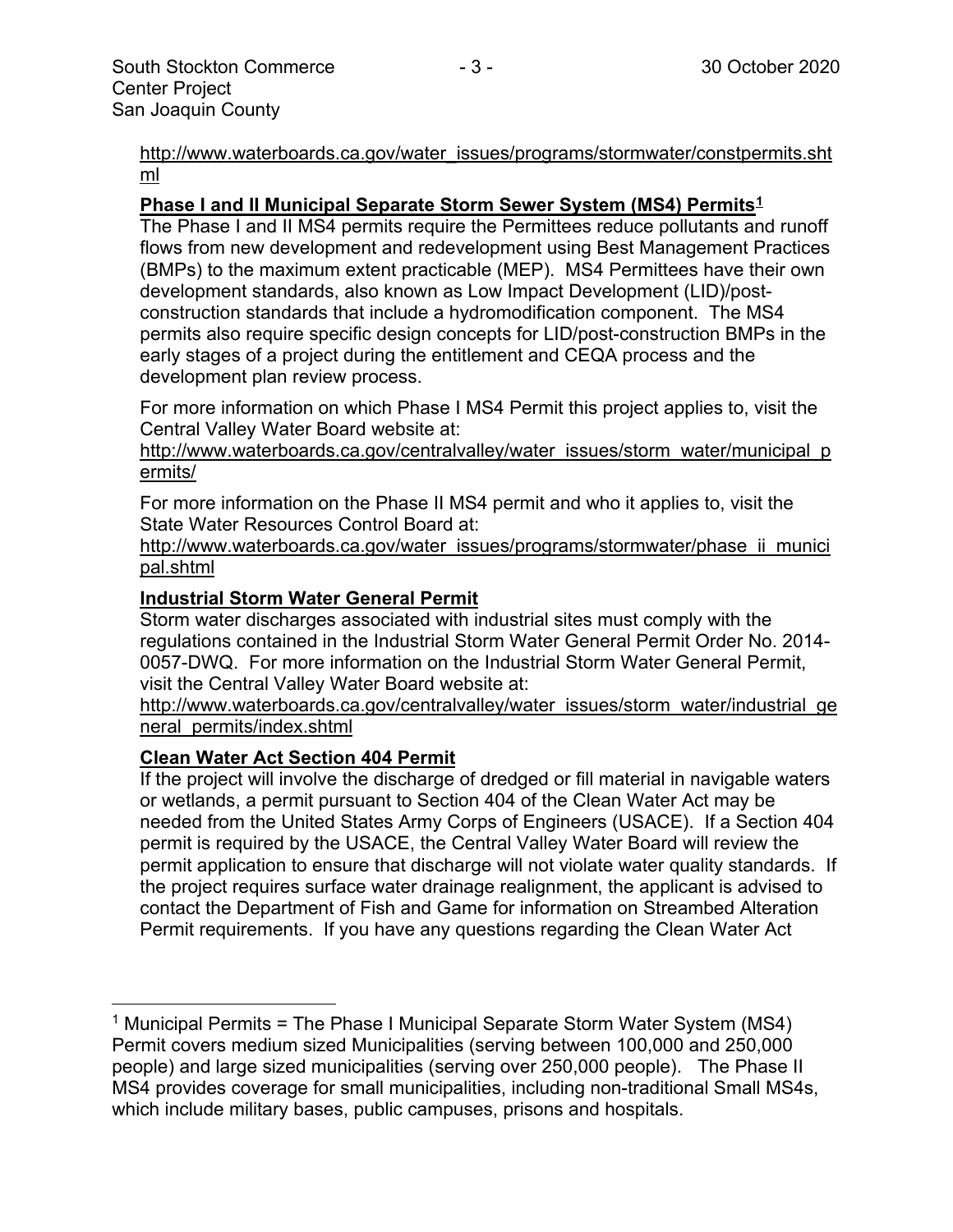## **Clean Water Act Section 401 Permit – Water Quality Certification**

If an USACE permit (e.g., Non-Reporting Nationwide Permit, Nationwide Permit, Letter of Permission, Individual Permit, Regional General Permit, Programmatic General Permit), or any other federal permit (e.g., Section 10 of the Rivers and Harbors Act or Section 9 from the United States Coast Guard), is required for this project due to the disturbance of waters of the United States (such as streams and wetlands), then a Water Quality Certification must be obtained from the Central Valley Water Board prior to initiation of project activities. There are no waivers for 401 Water Quality Certifications. For more information on the Water Quality Certification, visit the Central Valley Water Board website at:

https://www.waterboards.ca.gov/centralvalley/water\_issues/water\_quality\_certificatio n/

#### **Waste Discharge Requirements – Discharges to Waters of the State**

If USACE determines that only non-jurisdictional waters of the State (i.e., "nonfederal" waters of the State) are present in the proposed project area, the proposed project may require a Waste Discharge Requirement (WDR) permit to be issued by Central Valley Water Board. Under the California Porter-Cologne Water Quality Control Act, discharges to all waters of the State, including all wetlands and other waters of the State including, but not limited to, isolated wetlands, are subject to State regulation. For more information on the Waste Discharges to Surface Water NPDES Program and WDR processes, visit the Central Valley Water Board website at:https://www.waterboards.ca.gov/centralvalley/water\_issues/waste\_to\_surface\_wat er/

Projects involving excavation or fill activities impacting less than 0.2 acre or 400 linear feet of non-jurisdictional waters of the state and projects involving dredging activities impacting less than 50 cubic yards of non-jurisdictional waters of the state may be eligible for coverage under the State Water Resources Control Board Water Quality Order No. 2004-0004-DWQ (General Order 2004-0004). For more information on the General Order 2004-0004, visit the State Water Resources Control Board website at:

https://www.waterboards.ca.gov/board\_decisions/adopted\_orders/water\_quality/200 4/wqo/wqo2004-0004.pdf

#### **Dewatering Permit**

If the proposed project includes construction or groundwater dewatering to be discharged to land, the proponent may apply for coverage under State Water Board General Water Quality Order (Low Threat General Order) 2003-0003 or the Central Valley Water Board's Waiver of Report of Waste Discharge and Waste Discharge Requirements (Low Threat Waiver) R5-2018-0085. Small temporary construction dewatering projects are projects that discharge groundwater to land from excavation activities or dewatering of underground utility vaults. Dischargers seeking coverage